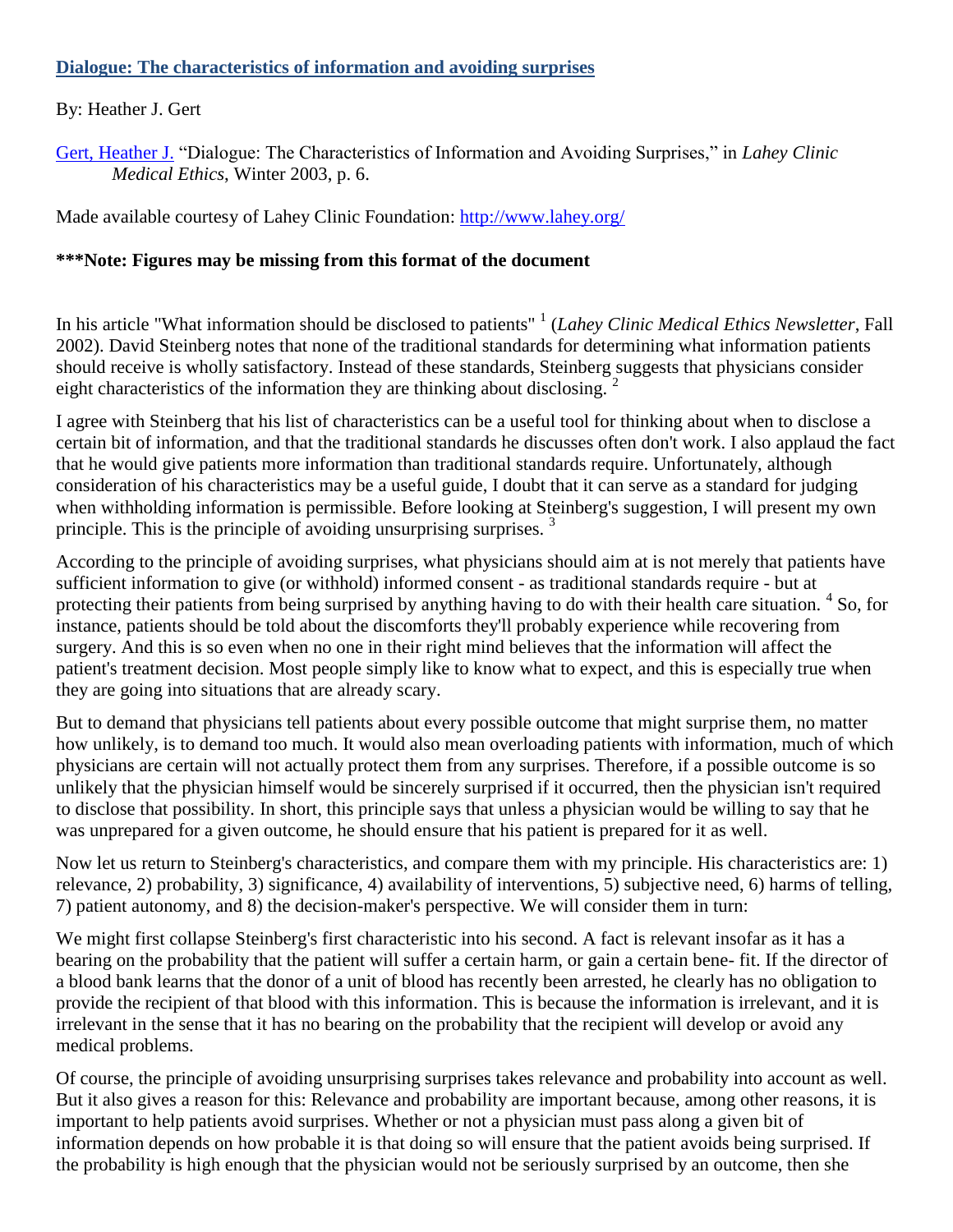should give the patient that information. To use Steinberg's example, if what the director of the blood bank has learned is that a donor has developed Creutzfeldt-Jakob Disease (CJD), and he would not be surprised that CJD can be contracted in this way, then he is obligated to inform the donor that she may have contracted CJD.

Significance is important as well, and this is Steinberg's third characteristic; developing a rash is less significant than developing CJD. But significance will also affect whether or not a patient is surprised, and how surprised he is. It is much more surprising to discover that you have CJD than that you have a rash. But patients are surprised by rashes, and should be warned of them. Thus, whereas talk of characteristics encourages us to think of significance as a continuum, I am inclined to see it as a threshold. If an outcome is significant enough to cause surprise, then the patient should be informed about it.

One of the main reasons patients want information is so that they can use it to make informed decisions. This fact is reflected in Steinberg's fourth and fifth characteristics; availability of interventions and subjective need. In talking of subjective need, Steinberg reminds us that information about one's prognosis, what to expect during recovery, etc., can affect many decisions beyond those about medical interventions; the decision to reconcile with a family member or friend, for instance, or when to schedule an important meeting. The need to make decisions such as these is what Steinberg calls subjective need.

One way of putting the gist of the principle of avoiding surprises is to say that patients often have a legitimate subjective need for information, even when that information will not affect any decisions in or out of the medical context. That is, they have a subjective need to avoid surprises. For instance, patients often feel tricked or betrayed when they experience unexpected pain while recovering from surgery, or even when they are surprised by less than pleasant aspects of hospital routine. Again, this is true even when they acknowledge that the information would not have affected their decision regarding treatment *or any other decisions*.

The sixth characteristic Steinberg discusses is the harm that being informed might cause the patient. As with most other moral principles, the fact that someone might die, or be permanently disabled - and has not voluntarily accepted this risk - is normally overriding. So I agree that this consideration can also override the principle of avoiding surprises.

Nonetheless, the fact that bad news will harm by causing anxiety does not weigh strongly against informing a patient. That Steinberg's seventh characteristic is autonomy hints at this, but I would stress it more strongly. He also notes that sometimes patients don't want information, and that in these cases autonomy requires not telling. This is also consistent with the principle. As with other obligations, the person to whom the obligation to inform is owed can waive it. So a patient can tell her physician that she waives protection from surprises, and prefers not to have certain information. But merely preferring not to be told is not the same as waiving the obligation to tell. Thus, the physician's sense that her patient does not want information is not enough to justify withholding it. She should get explicit permission. <sup>5</sup>

Finally, Steinberg's eighth characteristic concerns physician-rather than patient-centered considerations. He notes that medical professionals working in a setting that frowns on delivering bad news will find it difficult to deliver such information. That is true, but the principle of avoiding surprises encourages us to criticize the culture of such a setting. This seems a good thing to me. As I hope it's easy to see, I agree with Steinberg that health care workers should take the characteristics he lists into account. But I think his suggestion is vulnerable to one of the same worries he expressed about the subjective (conversation) standard: it depends on the good will of physicians. In the odd case where a patient or ethics committee is dealing with a physician who does not believe that patients should be informed, a requirement to *take into account* characteristics is simply not enough. Such a physician can truly take characteristics into account and still always decide to withhold information.

The principle of avoiding surprises, on the other hand, provides some recourse. This is because most of the time there is general agreement about which possible outcomes would be surprising. Moreover, if the patient is surprised, that is some - albeit inconclusive - reason to believe that the physician should have provided the information. Also, a physician who fails to warn a patient must be willing to say that he was unprepared for that outcome, and so may be open to the criticism that he should have been. Granted, there will be instances in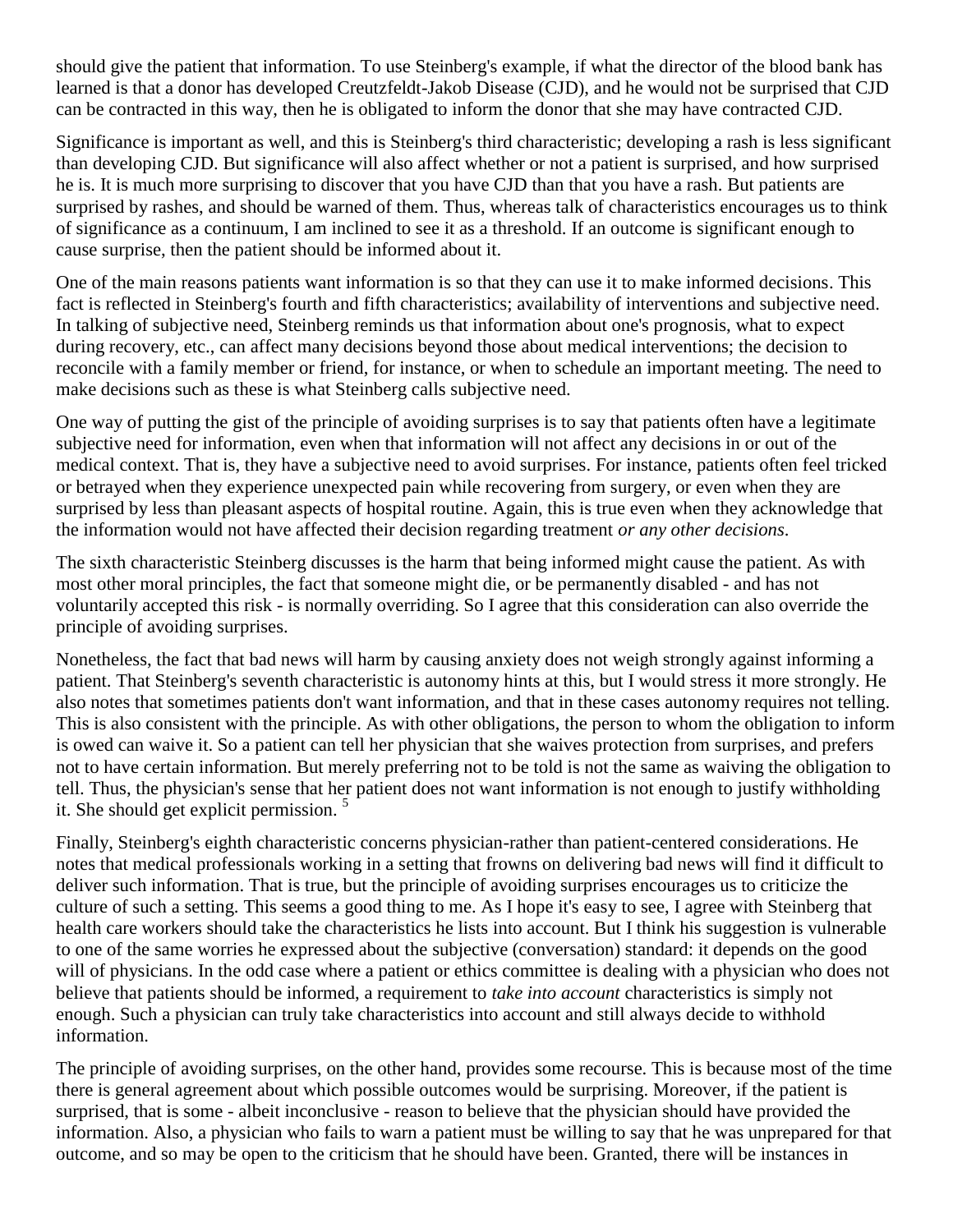which it is not clear that the physician should have been prepared for an outcome, or should have found it unsurprising. But these correspond with the instances in which it simply is not clear whether the physician had the obligation to provide that information. There are gray areas. Although Steinberg's characteristics will be helpful for physicians sincerely looking for guidance, my concern is that they cannot provide a standard, and would not allow criticism of those rare physicians who stubbornly refuse to inform their patients.

## **Heather J. Gert, PhD**

# **Footnotes**

1 >www.Lahey.org/Ethics/Newsletter/ Fall2002.asp

 $2$  In the interest of space, I will use the term "physician." But I really have in mind health care professionals more generally.

<sup>3</sup> Gert HJ. Avoiding surprises. A model for informing patients. *Hastings Cent Rep* 2002;32(5):23-32. For simplicity's sake, in what follows I will usually drop the "unsurprising" and refer to this as principle of avoiding surprises.

<sup>4</sup> Steinberg does not explicitly represent these standards as specifically concerned with informed consent, but this is how they are usually discussed in the literature.

 $<sup>5</sup>$  It might even be an explicit condition of treatment or testing that a patient waive that obligation. For instance,</sup> testing done to detect aspecific genetic malady can result in information about paternity. Many believe that it is best to have an explicit policy noting that such information,collected inadvertently, will not be provided.If the patient freely releases the physician from this obligation, she is no longer obligated to provide the gathered information.

## **Steinberg's reply**

Although I listed the characteristics of information I thought warranted consideration, Gert is correct in noting that I did not provide a standard or formula to weigh and balance those characteristics to make a disclosure decision. To her credit she attempts this next step. Gert does this using the notion of surprise.

This is an intriguing but problematic solution. She is judging an action with moral content - disclosing medical information - by a psychological reaction. Some patients are inattentive, forgetful or prone to denial; information can be appropriately disclosed yet the patient will nonetheless be surprised by a disclosed event. Other patients have an innately pessimistic view of life and may suffer an expected, untoward event that was not disclosed, yet they will not be surprised because they believe that bad things happen. In both cases the reaction of surprise would incorrectly judge how appropriately information was disclosed.

Physicians are also subject to the vagaries of human behavior; what surprises one physician might not surprise another. For the notion of surprise to be a useful concept it cannot be subject to the whims of human psychology. This forces us to ask the question, when should a physician be surprised? If a side effect randomly occurs once in every 25,000 patients who receive drug X, should the physician be surprised when it happens to his patient? He should not be surprised because the event is known to occur and, because it is a random event, there is no reason for him to believe it could not happen to one of his patients. However, the physician might be surprised in the way I would be surprised if I won the lottery. I know it is possible for me to win, but I'm surprised because I won despite long odds. If the physician should be surprised at an event that occurs once in every 25,000 patients, should he be surprised at an event that occurs once in 150 patients? What is the threshold for surprise?

To make the notion of surprise useful, we need a developed ethics of surprise that provides the rules for determining when a patient or physician should be surprised. Because Gert has not yet developed this, the notion of surprise, although useful in many instances, cannot serve as the final arbiter of disclosure decisions.